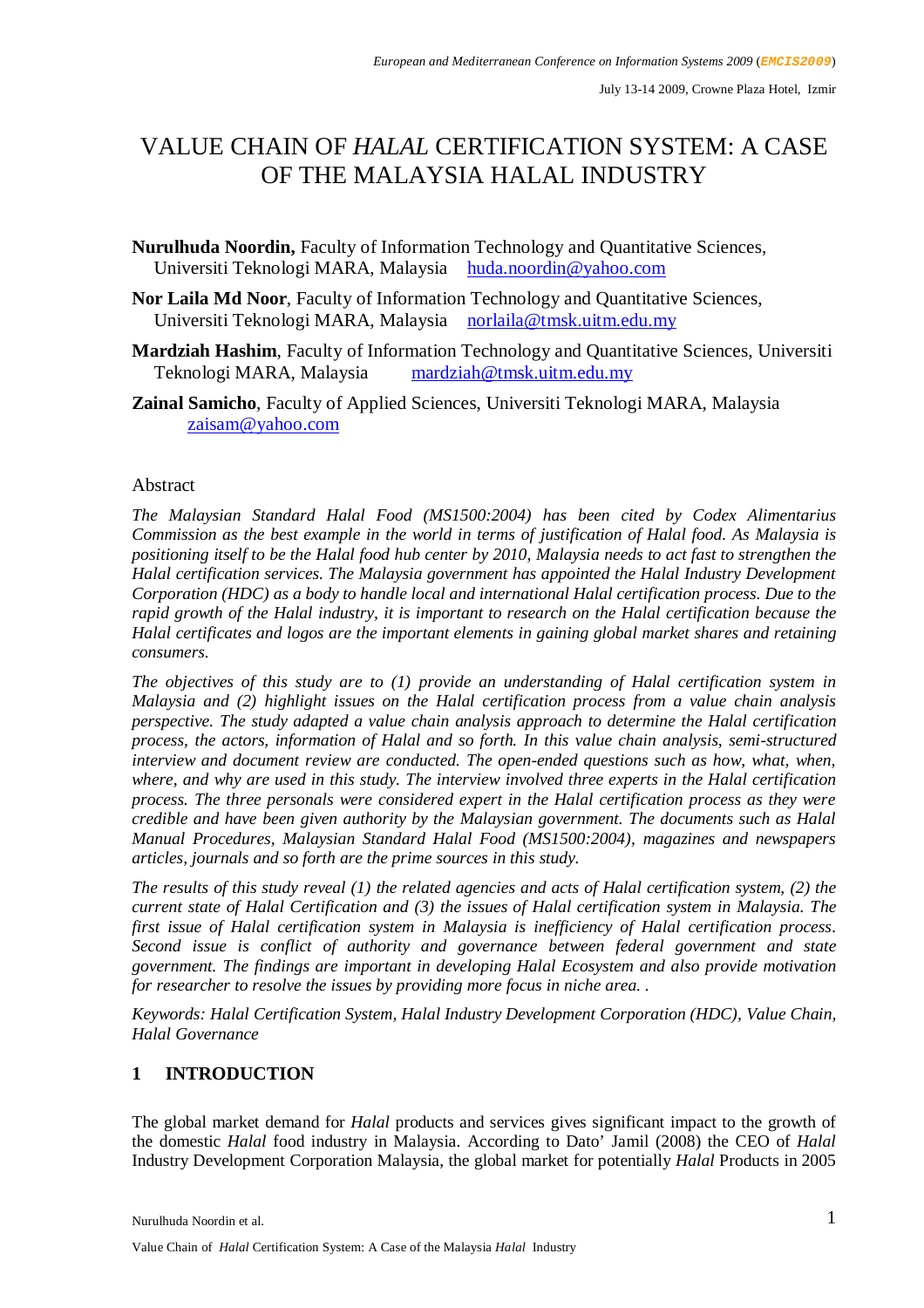was USD2.77 trillion. In addition, Mariam (2006) stated that the international scenario is one of the factors that lead to the global increase in *Halal* food demand. Due to this potential growth, the Malaysian government had in its Budget 2005 allocated RM10 million for the purpose of business planning research, technology and marketing development, improving productivity and quality of *Halal* certification and promoting Malaysia as the world producer of *Halal* products and services (Nurliza, 2006). In reality, the huge demand of *Halal* food products will lead to increase supply for *Halal* certificate and logo.

A review of previous literature identifies that the *Halal* certification is often fraught with issues and challenges (Mariam, 2006; Abdelsalam El-Farra, 2009). Shahidan and Md Nor Othman (2006) identified issues and challenges on the marketing *Halal* products and services in Malaysia. The main challenges identified were (1) the lack of enforcement by the Department of Islamic Development Malaysia (JAKIM), (2) lack of assistance given to *Halal* certification body by the related authority, (3) lack of collaboration amongst the *Halal* certification authority and (4) slow process of issuance *Halal* certification and logo. In line with these issues, Ahmad Hishamuddin (2007) also highlighted four problems in the *Halal* certification process handled by JAKIM. The four problems were (1) data losses or misplaced, (2) unreliable and out-dated e-*halal* database, (3) lack of integrated *Halal* information and (4) lack of JAKIM enforcement capacity and activities. In addition, Hayati et. al. (2008) stated that *Halal* issues such as abusing of *Halal* logo and *Halal* certification expiry were also the major challenge for Malaysia.

This study was conducted to provide an understanding of *Halal* certification system in Malaysia and to identify the issues on the operational of *Halal* certification. The results of this study reveal (1) the related agencies and acts of *Halal* certification system, (2) the current state of *Halal* Certification and (3) the issues of *Halal* certification system in Malaysia. An extensive literature review was conducted at the early stage of the research. To further understanding the issues, a value chain analysis approach was adapted in this study. In this value chain analysis, semi-structured interview was conducted to determine the *Halal* certification process, actors, information and so forth. This paper is divided into four main sections. The overview of *Halal* certification system in Malaysia is discussed in the first section follow by the research methodology in the second section. Subsequently, the results of this study are presented and discussed in section three. Lastly, the conclusion of this work is drawn in section four of this paper.

# **2 A BRIEF OVERVIEW OF** *HALAL* **CERTIFICATION SYSTEMS**

## 2.1 *Halal* Certification and Logo

The basic principles of *Halal* certification are *Halal* (permissible) and *Thoyyibban* (wholesome) taken from Al-Quran, verse 168 Surah Al-Baqarah. *Halal* is an Arabic word which means allowed or permitted according to *shariah* (Islamic) law (Lokman, 2001; Shaikh Mohd, 2006). On the other hand, *Thoyyibban* means good quality, safety, cleanliness, nutritious and authentic (Shaikh Mohd, 2006, Mariam, 2006). *Halal* and *Thoyyibban* themselves, portray the symbol of intolerance in the hygiene, safety and quality*.* The *Halal* certification is issued based on the basic principles and procedures that the products must be good, safe and fit to consume.

Singapore, Thailand and Indonesia are among the countries that have their own *Halal* certification body. For instance, Mohamad Sadek (2006) stated that Singapore started their *Halal* certification services in 1972 that managed by Majlis Ulama Islam Singapura (MUIS). MUIS is responsible in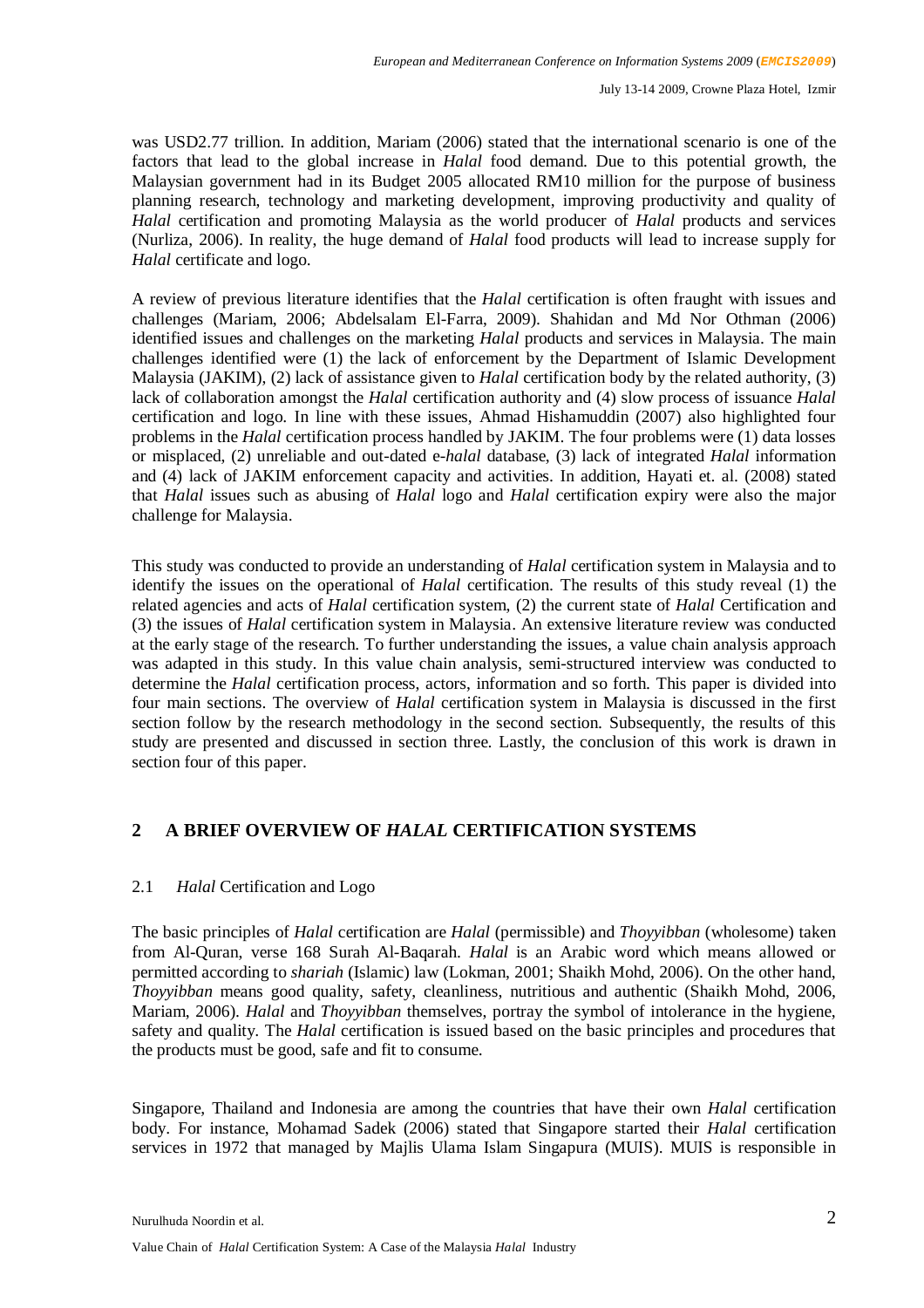regulatory function in *Halal* certification. Mohamad Sadek (2006) also identified three government agencies that collaborate with MUIS in *Halal* certification and enforcement, namely Food Control Department, Ministry of Environment; Agro-Veterinary Authority, Ministry of National Department and Commercial Crime Department, Ministry of Home Affairs. Further, according to HDC, source from Halal Standard Institute of Thailand, the Central Islamic Committee of Thailand is responsible for *Halal* certification of slaughtering houses, process food and services. This Committee, in cooperation with the Thai government producing *Halal* food standard and issuance the *Halal* symbols. The *Halal* certificates and logos are issued by the Committee that complied with the Islamic requirements.

## 2.2 *Halal* Certification System in Malaysia

In Malaysia, the *Halal* certification and logo are issued by a body that is authorised by the Malaysian government. The government controls the system with support from multi-agencies that lead by Department of Islamic Development Malaysia (JAKIM). JAKIM is a body that plays a significant role in *Halal* certification efforts in Malaysia. Since 1994 until 2008, JAKIM is an authorise body to handle the certification process (JAKIM, 2008). Besides, the State Islamic Religious Department (JAIN) and State Islamic Religious Council (MAIN) have the authority to issue the *Halal* certificates and logos for domestic market (JAKIM, 2008). The *Halal* certification is issued according to three categories of application. The three categories are 1) Product/ Consumer Good, 2) Food Premise and 3) Slaughter House/ Abattoir. Additionally, the premise inspection in terms of the product processing, handling, storage, equipment and distribution is mandatory procedure before the *Halal* certificate is approved. The *Halal* certification will be issued if this basic principle and procedure are complied and revoked if not complied.

To date, JAKIM is no longer responsible for issuing the *Halal* certification. In April 2008, the government has appointed *Halal* Industry Development Corporation (HDC) as a body to handle local and international *Halal* certification process (HDC Vibe, 2008). HDC is a private company whollyowned by the Malaysian government. It was established in 2006 to facilitate the Malaysian's *Halal* hub project. According to Bernama (2008), quoting Datuk Dr Ahmad Zahid Hamidi the Minister in the Prime Minister's Department, stated that the transformation from JAKIM to *Halal* Industry Development Corporation (HDC) was to help better coordination, to increase the efficiency of the *Halal* certification processes and to avoid international confusion. This would help position Malaysia as a global *Halal* hub center by 2010.According to Ahmad Shahrul (2008), until October 15, HDC had successfully certified 637 companies which 627 was local companies and 10 for international companies.

# **3 RESEARCH METHODOLOGY**

## 3.1 Research aims and objectives

The aim of this study are to demonstrate an understanding of the *Halal* certification system in Malaysia and highlighting issue in the *Halal* certification process using a value chain analysis perspective. This study will focus on the process, information flows and actors involved in the *Halal*  certification process. This study attempts to generate findings that important in developing *Halal*  Ecosystem and also provide motivation for researcher to resolve the issues by providing more focus in niche area.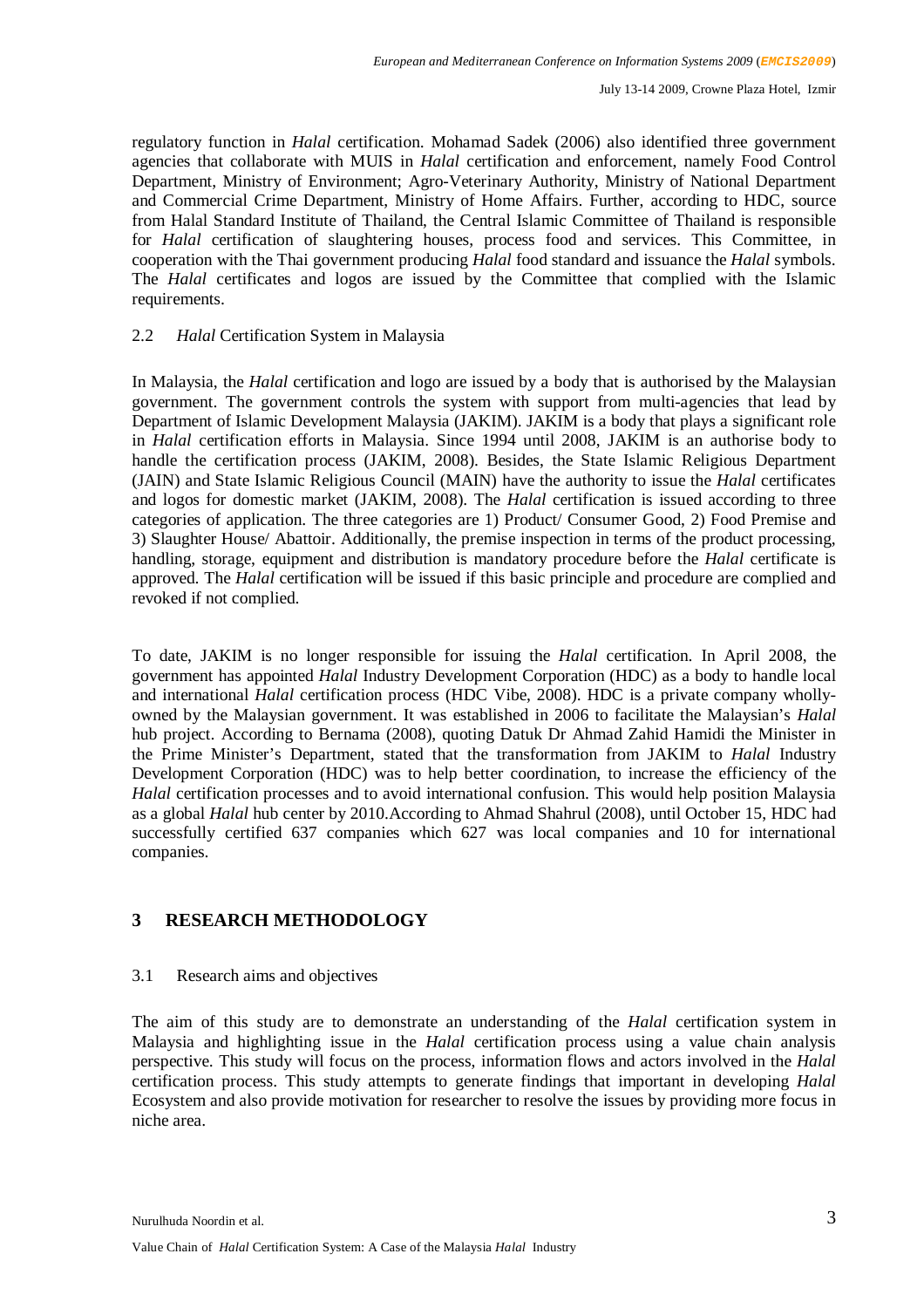## 3.2 Research design

In this study, the HDC is taken as a case study of the *Halal* certification system because it has vast experienced in certifying domestic and international *Halal* food products. Moreover, HDC has been appointed as the authorised body by the Malaysian government to handle the local and international *Halal* certification process. In this study, the value chain analysis approach is adapted. The summary of the research design is shown in Figure 1.



Stage one: review of literature and the *Halal* organisation/ authority websites

In this stage, the Halal manual procedures, *Halal* Malaysian Standards, articles from the newspapers, magazines, journals, brochures and slides presentation were reviewed in order to gain the understanding of the Halal certification systems in Malaysia. The related authority websites such as JAKIM, HDC and Ministry of Domestic Trade and Consumer Affairs (KPDNHEP) were also reviewed. The details are simplified in Table 1 below.

| Construct     | Descriptions                                                               | Author(s) / Websites                                   |
|---------------|----------------------------------------------------------------------------|--------------------------------------------------------|
| Halal         | Manual Procedure of Halal Certification                                    | Department of Islamic Development Malaysia (JAKIM)     |
| Constituent   | Malaysia                                                                   | (2005)                                                 |
|               | Malaysian<br>Halal<br>Standard<br>Food<br>$\overbrace{\phantom{12322111}}$ | Malaysian Standard Department (2004)                   |
|               | Production.<br>Preparation, Handling<br>and                                |                                                        |
|               | Storage                                                                    |                                                        |
|               | MS1500:2004 A Testament of Excellence                                      | Remi Yahya-Ishmael (2005a)                             |
|               | Status and Power.                                                          | http://www.malaysiamonarchy.org.my/portal_bi/rk2/rk2.p |
|               |                                                                            | hp [Online]                                            |
| Halal         | Halal Gadget                                                               | Yaakob Che Man (2005)                                  |
| Certification | Modelling the Manufacturers Self Evaluation                                | Khairil, A.Y., Mardziah, H. and Nor Laila, M.N.(2006)  |
| Tools         | Support System for <i>Halal</i> Certification                              |                                                        |
| Halal         | Halal Integrity and Industry Development:                                  | Jamil Bidin (2008)                                     |
| Marketing     | The Global Outlook                                                         |                                                        |
|               | Visibility of Halal Supply Chains                                          | Marco Tieman (2007)                                    |
|               | Understanding<br>Perspectives<br>Halal<br>the                              | Abdalhamid Evans (2005a)                               |
|               | <b>Muslim Market</b>                                                       |                                                        |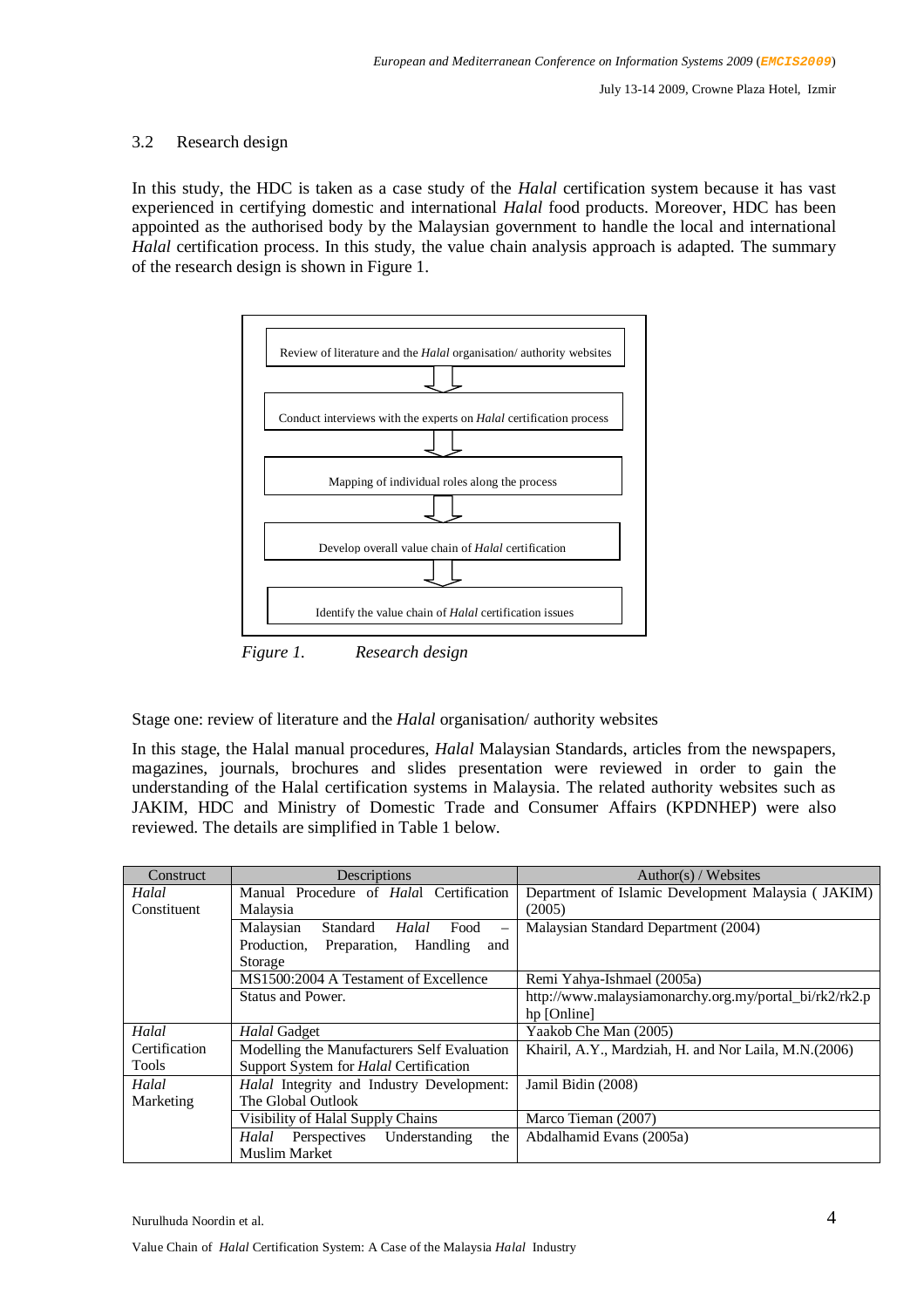|                      | A Global Product in a Global Market                                                         | Zarina Nalla, Shareem Amry and Remi Yahya-ishmael<br>(2005) |
|----------------------|---------------------------------------------------------------------------------------------|-------------------------------------------------------------|
|                      | All Geared Up for Halal Hubs                                                                | Hayati Hayatudin (2004)                                     |
|                      | Muslims and the Halal Standard                                                              | Zulkefli Mohamad (2005)                                     |
|                      | The Halal Agenda                                                                            | Hayati Hayatudin (2005a)                                    |
|                      | Malaysia's 2006 Budget Allocates More For                                                   | Juana Jaafar (2005)                                         |
|                      | Developments Important to the Halal                                                         |                                                             |
|                      | Industry                                                                                    |                                                             |
|                      | Signposts                                                                                   | AbdalHamid Evans (2006)                                     |
|                      | European Retailer Go Halal                                                                  | Kamarul Aznam Kamaruzaman (2006a)                           |
| <b>Halal Process</b> | Pensijilan Halal                                                                            | Mariam Abd Latif (2008)                                     |
|                      | Halal Animal Feed: The Beginning of the                                                     | Hayati Hayatudin (2005b)                                    |
|                      | <b>Halal Process</b>                                                                        |                                                             |
|                      | Halal Industry within Islamic Principles: A                                                 | Mohammad Hashim Kamali (2008a)                              |
|                      | Shari'ah Perspective on Halal and Haram                                                     |                                                             |
|                      | Part 1. Understanding the Parameters of                                                     |                                                             |
|                      | Halal and Haram.                                                                            |                                                             |
|                      | From Halal to Haram                                                                         | MarcoTieman (2006)                                          |
|                      | Harmonising Halal                                                                           | Ahmad Robin Wahab (2004)                                    |
|                      | Halal A Market in the Making                                                                | Hayati Hayatudin (2005c)                                    |
|                      | Halal Organic the Next Wave?                                                                | AbdalHamid Evans (2005b)                                    |
|                      | Halal, Kosher and the USA                                                                   | Kamarul Aznam Kamaruzaman (2006b)                           |
|                      | Port of Rotterdam's Halal Venture                                                           | Jumaatun Azmi (2006)                                        |
|                      | Food<br>Quality Assurance<br>Halal<br>in                                                    | Hayati, A.T., Khairul Anuar, M.A. and Khairur Rijal, J.     |
|                      | Manufacturing in Malaysia: A Preliminary                                                    | (2008).                                                     |
|                      | Study                                                                                       |                                                             |
|                      | <b>Get Certified</b>                                                                        | Che Hassan Pahmi Che Mamat (2005)                           |
| <b>Halal Issues</b>  | Current Issues on Halal Food                                                                | Mariam Abd Latif (2006)                                     |
|                      | Food and Technological Progress an Islamic                                                  | Shaikh Mohd, S.M.S. and Azrina, S. (2006)                   |
|                      | Perspective                                                                                 |                                                             |
|                      | Halal Products Consumerism, Technology<br>and Procedures                                    | Lokman, A.R. (2001)                                         |
|                      | Community Participation and Empowerment:                                                    | Ahmad Hishamuddin. (2007)                                   |
|                      | An Approach for JAKIM Halal Verification                                                    |                                                             |
|                      | and Feedback Mechanism                                                                      |                                                             |
|                      | Muslims' Awareness of Halal in the Age of                                                   | Irfan Sungkar (2008a)                                       |
|                      | Globalisation                                                                               |                                                             |
|                      | The Rising Importance of the Food Service                                                   | Irfan Sungkar (2008b)                                       |
|                      | Sector                                                                                      |                                                             |
|                      | Marketing of <i>Halal</i> Products The Way   Saad Al-Harran & Patrick Low (2008)<br>Forward |                                                             |
| Halal Agency         | Halal certification body and Halal Authority                                                | HDC websites: http://www.hdcglobal.com                      |
|                      | in Malaysia.                                                                                | JAKIM website: http://www.jakim.gov.my                      |
|                      |                                                                                             | Ministry of Domestic Trade and Consumer Affairs             |
|                      |                                                                                             | (KPDNHEP) website: http://www.kpdnhep.gov.my                |
|                      |                                                                                             | Ministry<br>of<br>Health<br>(MOH)<br>website:               |
|                      |                                                                                             | http://www.moh.gov.my                                       |
|                      |                                                                                             | Ministry of International Trade and Industry<br>(MITI)      |
|                      |                                                                                             | website: http://www.miti.gov.my                             |
|                      | Understanding the Department of Veterinary                                                  | Jumaatun Azmi (2005).                                       |
|                      | Services, Malaysia.                                                                         |                                                             |
|                      | FOA Cultivating a New Farming Culture                                                       | Remi Yahya-Ishmael (2005b)                                  |
|                      |                                                                                             |                                                             |

*Table 1. Data Collection*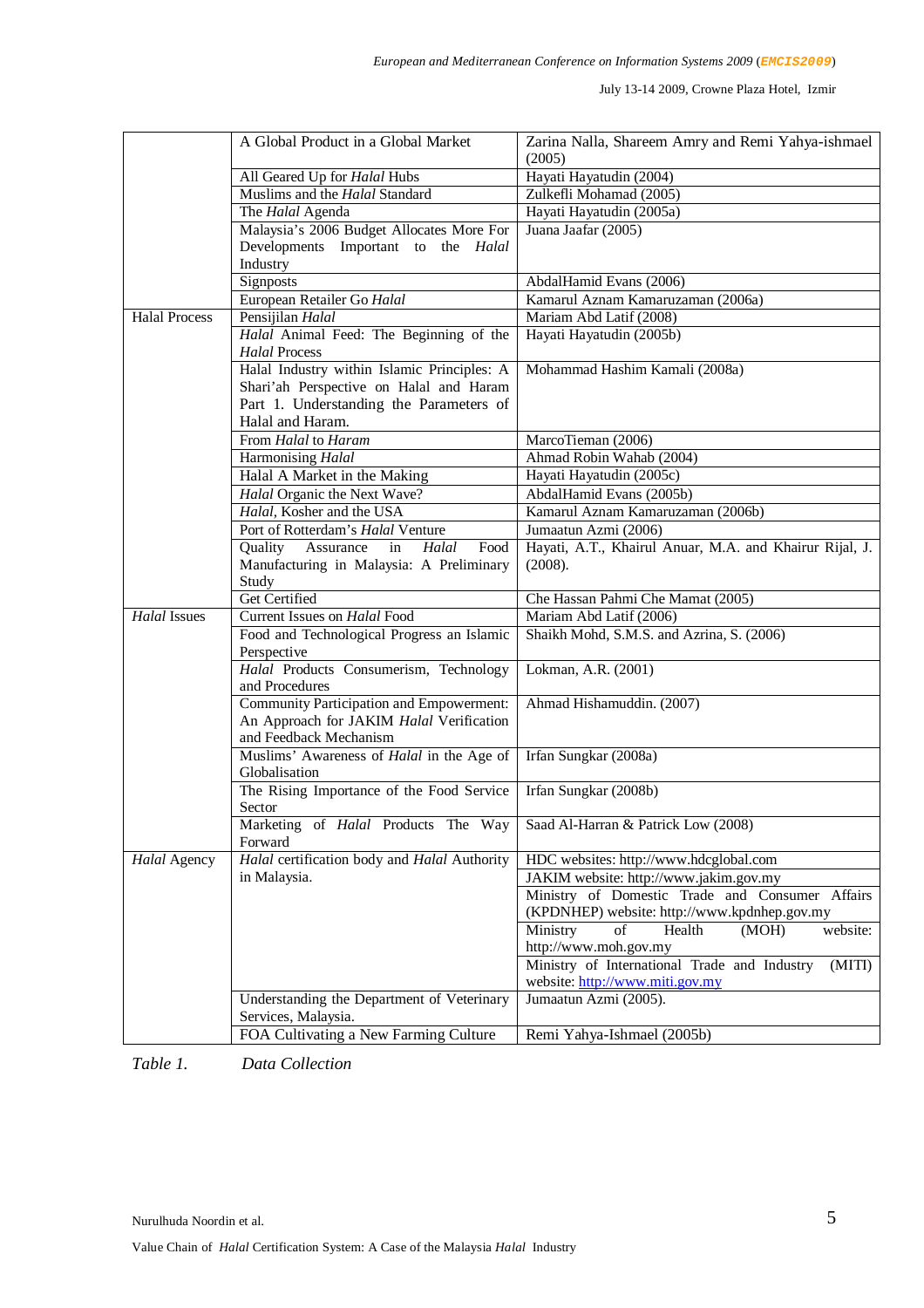Stage two: Conduct interviews with the experts in *Halal* certification process

The semi-structured interviewed was conducted based on one-to-one basis. The framework that was used to guide the interview process was based on adapted work of Porter (1985). The three personals were considered experts in the *Halal* certification process as they were credible and have been given an authority by the Malaysian government. The experts profile is shown in Table 2.

| Name         | Designation                                                       | Proficiency                          |  |
|--------------|-------------------------------------------------------------------|--------------------------------------|--|
| Respondent X | Vice-President of <i>Halal</i> Integrity HDC<br>$\bullet$         | Food Technical/Technology            |  |
|              | Former Principal Assistant Director (Research and Evaluation)     | Food Service Management<br>$\bullet$ |  |
|              | Halal Hub Division (JAKIM)                                        |                                      |  |
| Respondent Y | Technical Auditor of HDC Certification Department                 | Food Sciences                        |  |
| Respondent Z | <b>Customer Relationship Officer HDC Certification Department</b> | Shariah                              |  |
|              | Shariah Auditor of HDC Certification Department                   |                                      |  |

*Table 2. Interview personals*

The open-ended questions such as how, what, when, where, and why were used in this study. This will allow the respondents to answer it in their own words and let them feel comfortable. The open-ended questions are used as the statistical validity is not a prime objective. The questions listed below were used as guideline during the interview.

The questions asked in the interview are as follows:

- What are the primary processes of Halal certification?
- Who are involves in the Halal certification process and what are their roles?
- What technology involves in the Halal certification process?
- How long is the duration for Halal certification approval?
- What are the problems identified in the Halal certification system?

#### Stage three: Mapping individual roles along the process

The starting point was the processes, individuals, roles, information and technology that have been used in the *Halal* certification process were tabulated. These data were collected during the interviewed. However, due to the limited spaces, the tabulated data is not provided in this paper.

#### Stage four: Develop overall value chain of *Halal* certification

The tabulated data is then being used to construct the Value Chain of *Halal* Certification. The value chain of *Halal* certification was developed based on the three main elements which are (1) actors, (2) information and (3) processes. The overall value chain of *Halal* certification is simplified in Figure 2.

#### Stage five: Identify the value chain of *Halal* certification issues

Based on the interviews with the experts, the issues of *Halal* certification process along the process were identified. The issues are discussed in section 4.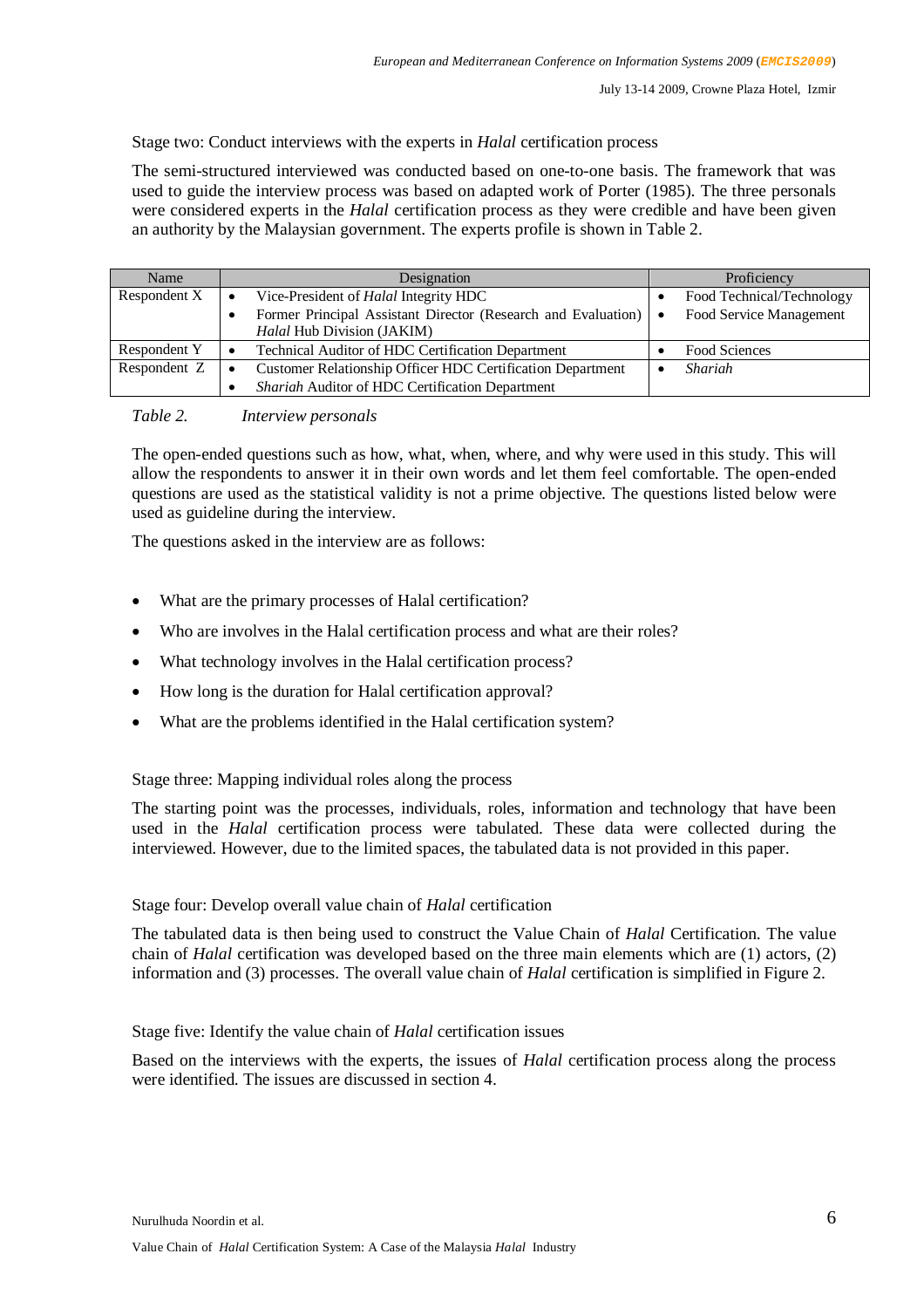# **4 DATA ANALYSIS AND FINDINGS**

## 4.1 *Halal* Certification Related Agencies and Acts in Malaysia

The government is committed in supporting the *Halal* industry in Malaysia. The government controls the *Halal* food through multi-agency approach lead by JAKIM. Ahmad Hishamuddin (2007) stated five main agencies that involved in the *Halal* food control. As the *Halal* industry in expanding, the number of agency involved is also increased. From the literature review, the agencies involved are not only responsible to *Halal* Food Control but also in promoting, marketing, financial support, research and development and so forth. Table 3 shows part of the related agencies and acts that relevant to the *Halal* food industry.

| Agency                                                                                   | <b>Functions</b>                                                                                                                                            | Acts                                                                                                                                                |
|------------------------------------------------------------------------------------------|-------------------------------------------------------------------------------------------------------------------------------------------------------------|-----------------------------------------------------------------------------------------------------------------------------------------------------|
| Department of Islamic Development<br>Malaysia (JAKIM)                                    | Provide fatwa and shariah matters                                                                                                                           | Not Introduced<br>$\bullet$                                                                                                                         |
| Ministry of Agriculture and Agro-<br>Based Industry (MOA)                                | Responsible for animal health and abbotairs<br>Monitoring Halal certificate                                                                                 | Animal Rules 1962<br>$\bullet$                                                                                                                      |
| Ministry of Health (MOH)                                                                 | Responsible for food safety                                                                                                                                 | Food Act 1983 (Act 281)<br>$\bullet$<br>and Food Regulations 1985                                                                                   |
| Ministry of Domestic Trade and<br><b>Consumer Affairs (KPDNHEP)</b>                      | Provide enforcement and monitoring<br>programme.                                                                                                            | Trade Descriptions (Use of<br>$\bullet$<br>Expression 'Halal') Order<br>1975.<br><b>Trade Descriptions</b><br>٠<br>(Marking of Food) Order<br>1975. |
| <b>Chemistry Department</b>                                                              | Responsible for food analysis                                                                                                                               | Food Act 1983 (Act 281)<br>$\bullet$<br>and Food Regulations 1985                                                                                   |
| State Islamic Religious Department<br>(JAIN) / State Islamic Religious<br>Council (MAIN) | Monitoring and issues Halal certificate for<br>domestic markets                                                                                             | Not Introduced<br>$\bullet$                                                                                                                         |
| <b>Local Universities and Research</b><br>Institute                                      | Provides R&D and courses in <i>Halal</i> matters.                                                                                                           | Not Introduced<br>$\bullet$                                                                                                                         |
| Department of Veterinary Services<br>(DVS)                                               | Provides consultancy and advisory services<br>on Halal livestock, monitoring and<br>enforcement, issues export permit and<br>veterinary health certificate. | Animal Rules 1962<br>$\bullet$                                                                                                                      |
| Ministry of Trade and Industry (MITI)                                                    | Formulates strategies and provides incentives<br>to encourage trade and investment in Halal<br>products and services.                                       | Not Introduced<br>$\bullet$                                                                                                                         |
| Standards and Industrial Research<br>Institute of Malaysia (SIRIM)                       | Provides R&D for <i>Halal</i> in areas of advance<br>material and advance manufacturing                                                                     | Not Introduced<br>$\bullet$                                                                                                                         |
| Malaysian Agricultural Research and<br>Development Institute (MARDI)                     | Provides R&D in <i>Halal</i> food processing<br>technology and technological development.                                                                   | Not Introduced<br>$\bullet$                                                                                                                         |

*Table 3. Related Agency and Acts (Adapted from Ahmad Hishamuddin (2007), HDC (2008) and JAKIM (2005))*

## 4.2 *Halal* Certification Value Chain

In general, value chain is a set of processes a firm uses to create value for its customer (Alter, 2002). Value chain can also be defined as a systematic way to divide a firm into its discrete activities and can be used to examine how the activities in a firm are and could be grouped (Porter, 1985). In this study, the value chain is constructed based on a standard format with the three elements showing the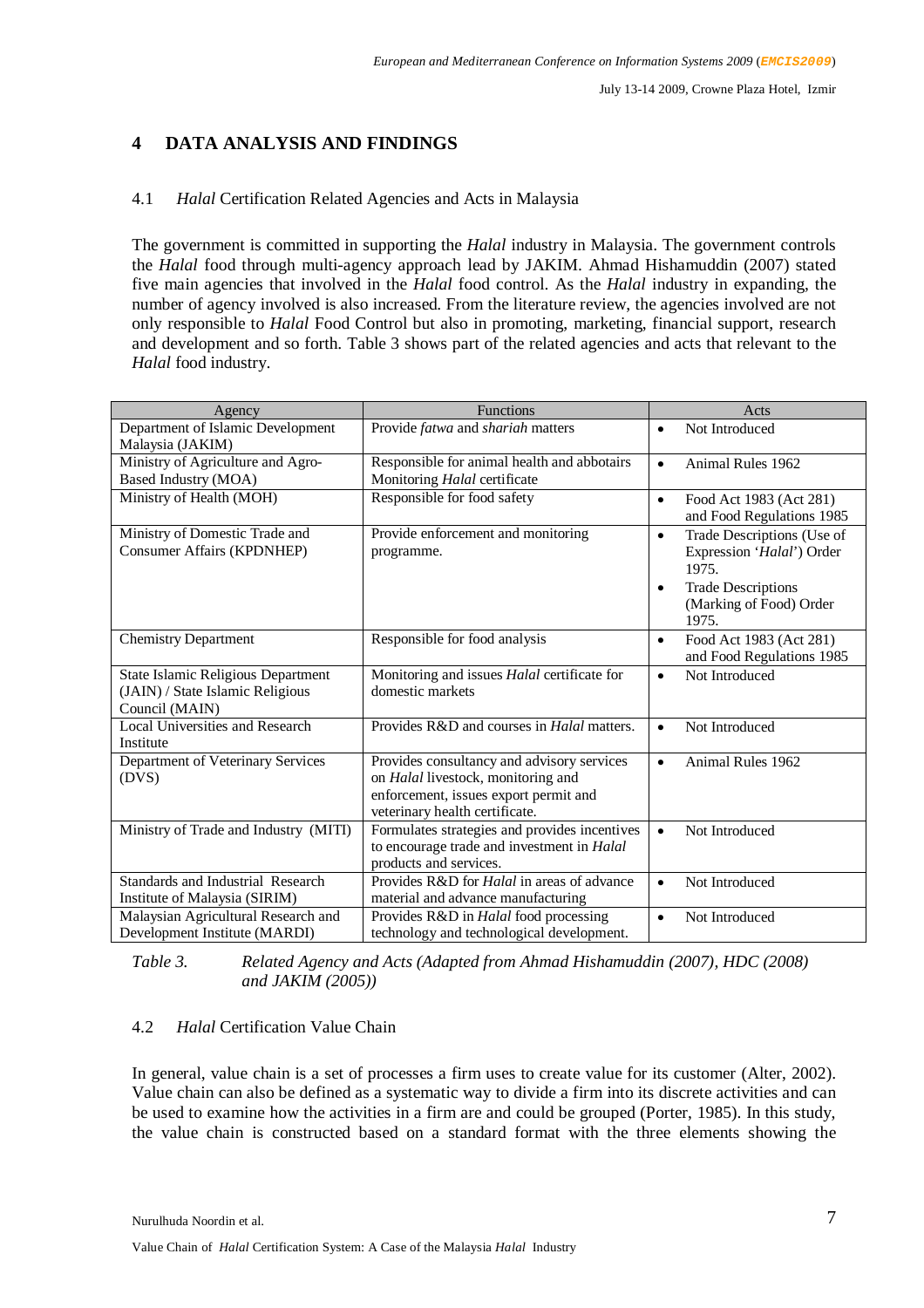interactions between the (1) processes, (2) information and (3) actors. These elements are particularly important in highlighting the operational issues.

## *4.2.1 Processes*

Generally, the *Halal* certification process is divided into five steps which are (1) Application/ Document Approval, (2) Premise Inspection, (3) Panel Committee/ Appeal Committee, (4) Issuance of *Halal* Certification and (5) Monitoring and Enforcement. The process is not the problem, but the implementation of the task at each process will create the problem if the procedures are disgruntled. For instance, the process will delay if the payment for certification fee is not received and therefore the premise inspection will not be conducted. On the other hand, the result of application and supporting documents verification by the Application Processing Officer may not be enough in the Auditors perspective. They may require further clarification during the premise inspection. It seems that, the *Halal* certification process is relying on the information and actors in order to speed up the process. In line with this, Khairil Anwar et. al (2006) suggested the Manufacturers Self Evaluation Support System (MAHSESS) that potentially improved the *Halal* certification process. MAHSESS is a webbased information system that expected to help the manufacturers to carry out the self evaluation on the *halal* status of their products before submitting the application. This system is also expected to provide suggestion on alternative *halal* ingredients from the certified manufacturers.

#### *4.2.2 Information*

Information is significant to the *Halal* certification process. Without reliable information, the decision making may be uncertain. Additional information is required in applying the *Halal* certification. The additional information are:

- Company profile,
- Registration of company,
- Name and information of product/menu for verification,
- Ingredients,
- Name and address of producer/ingredient supplier,
- *Halal* status of ingredients and their Halal certifications or product specifications for critical ingredients (as appropriate),
- Type of packaging material;
- Processing and production procedures,
- HACCP, ISO, GHP, GMP, TQM certificate (if applicable),
- Map of premise location/factory,
- ID and offer letter for *Halal* Executives,
- ID and offer letter for Muslim staffs (Production section),
- Import permit from Department of Veterinary Services,
- Licence from Ministry of Health (Drugs and Cosmetics), and
- List of barcode product.

These information (supporting documents) should be submitted by the applicants together with the application form. The supporting documents are applicable based on their application category. For example, the license from Ministry of Health for drugs and cosmetics is not applicable for the food products category.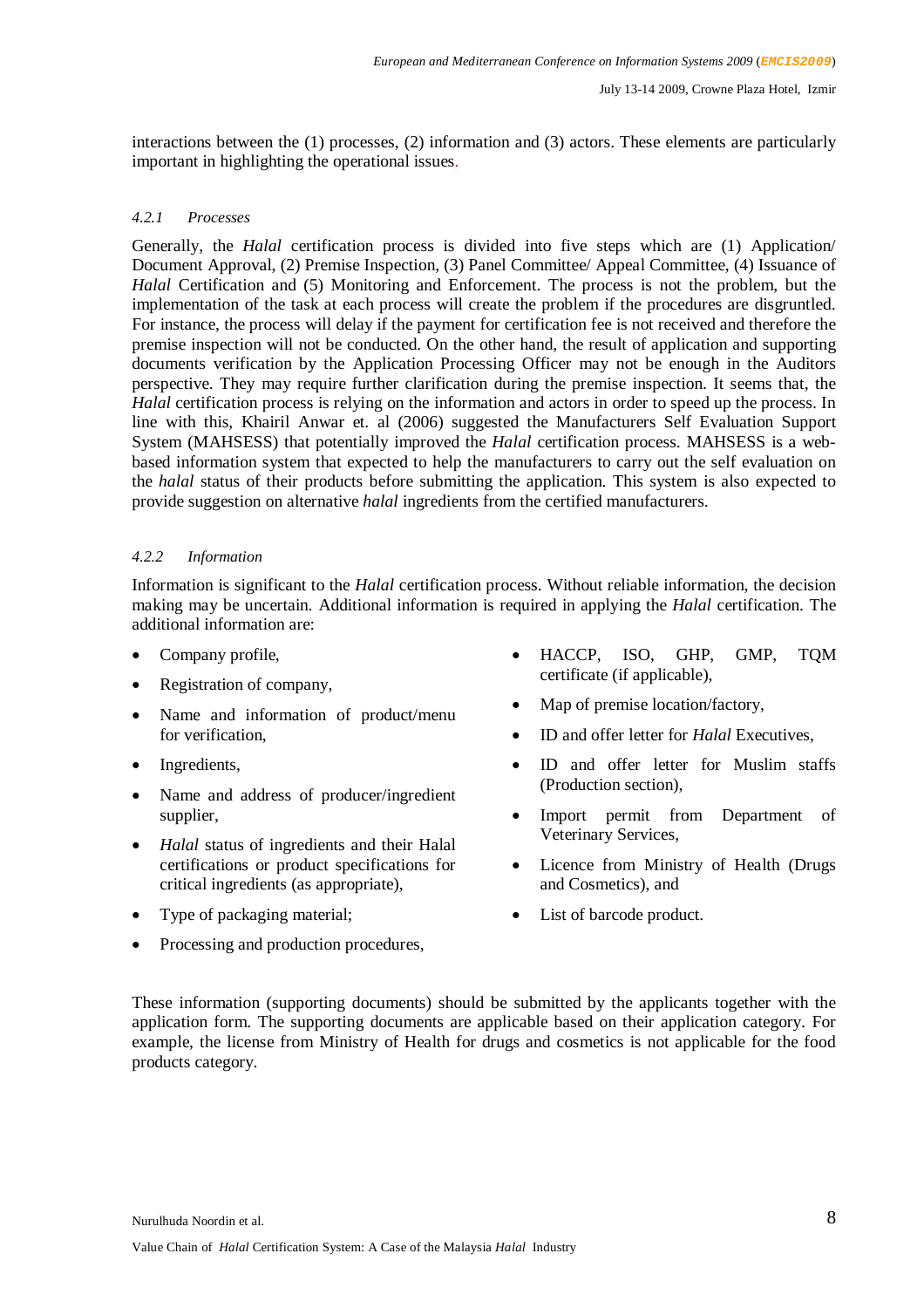#### *4.2.3 Actors*

In this study, the actor is referring to the individuals who are involved in the *Halal* certification process. In general, there are six actors with different roles involved in the *Halal* certification process. They are as shown in Table 4 below. They are responsible to the specific tasks in the *Halal*  certification process.

| Actors                                | Responsibilities                                                                            |  |  |
|---------------------------------------|---------------------------------------------------------------------------------------------|--|--|
| <b>Administration Staff</b>           | Handling application form, supporting documents and certification fee.                      |  |  |
| <b>Application Processing Officer</b> | Examine and verify the application form and supporting documents<br>٠                       |  |  |
| (Technical and Shariah)               |                                                                                             |  |  |
| <b>Auditors</b>                       | Examining the product ingredients based on technical and shariah perspectives.<br>$\bullet$ |  |  |
| (Technical and Shariah)               | Premise inspection, and<br>$\bullet$                                                        |  |  |
|                                       | Preparing inspection report.<br>٠                                                           |  |  |
|                                       | Committee of Internal Pre-meeting Halal certification<br>$\bullet$                          |  |  |
| Head of Units/Managers of Halal       | Committee of Internal Pre-meeting Halal certification<br>$\bullet$                          |  |  |
| Certification Department,             | Pre-approval of Halal certification,<br>$\bullet$                                           |  |  |
|                                       | Presenting the Halal applications to the Halal Certification Panels.<br>٠                   |  |  |
| <b>Halal Certification Panels</b>     | Decision making in Halal approval/rejection<br>$\bullet$                                    |  |  |
| (Technical and Shariah), and          |                                                                                             |  |  |
| Secretariat of Halal Certification    | Organising the Halal Certification Panel Meeting,<br>٠                                      |  |  |
|                                       | Issue Halal certification                                                                   |  |  |

*Table 4. Actors of Halal certification process* 

Using the data collected from the semi-structured interviews and literature review, the current state map of the *Halal* certification process is constructed. The map is an effective technique for summarising and presenting the key features of a process. We adapted the process activity mapping technique described by Hines and Rich (1997) in constructing the current state map of the *Halal*  certification process. A simplified version of the current state of the whole chain is shown in Figure 2. The *Halal* certification value chain provides the understanding of *Halal* certification system by identifying the potential continues improvement in the operational of *Halal* certification.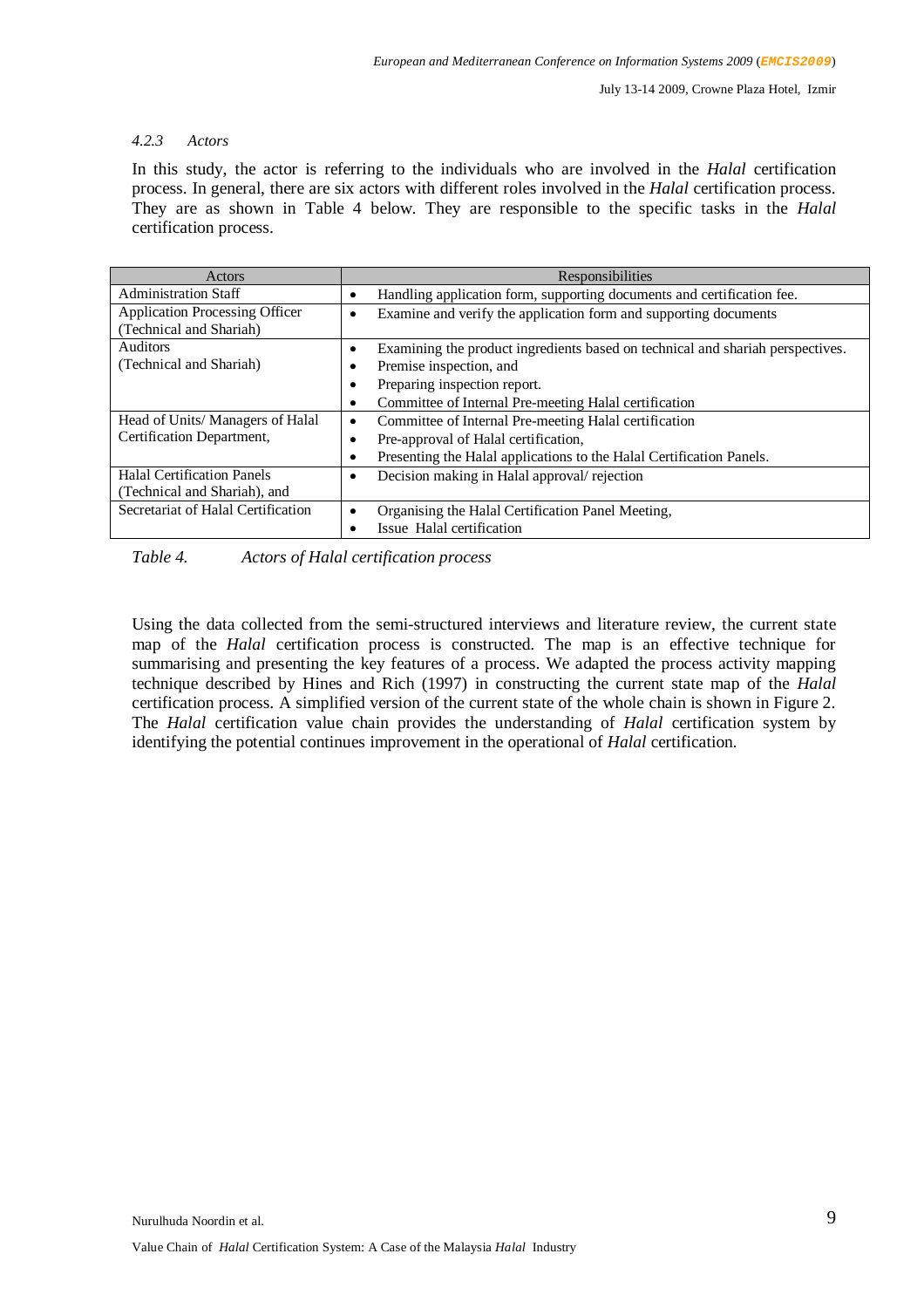July 13-14 2009, Crowne Plaza Hotel, Izmir



*Figure 2. Current state map: Value Chain of Halal Certification*

Nurulhuda Noordin et al.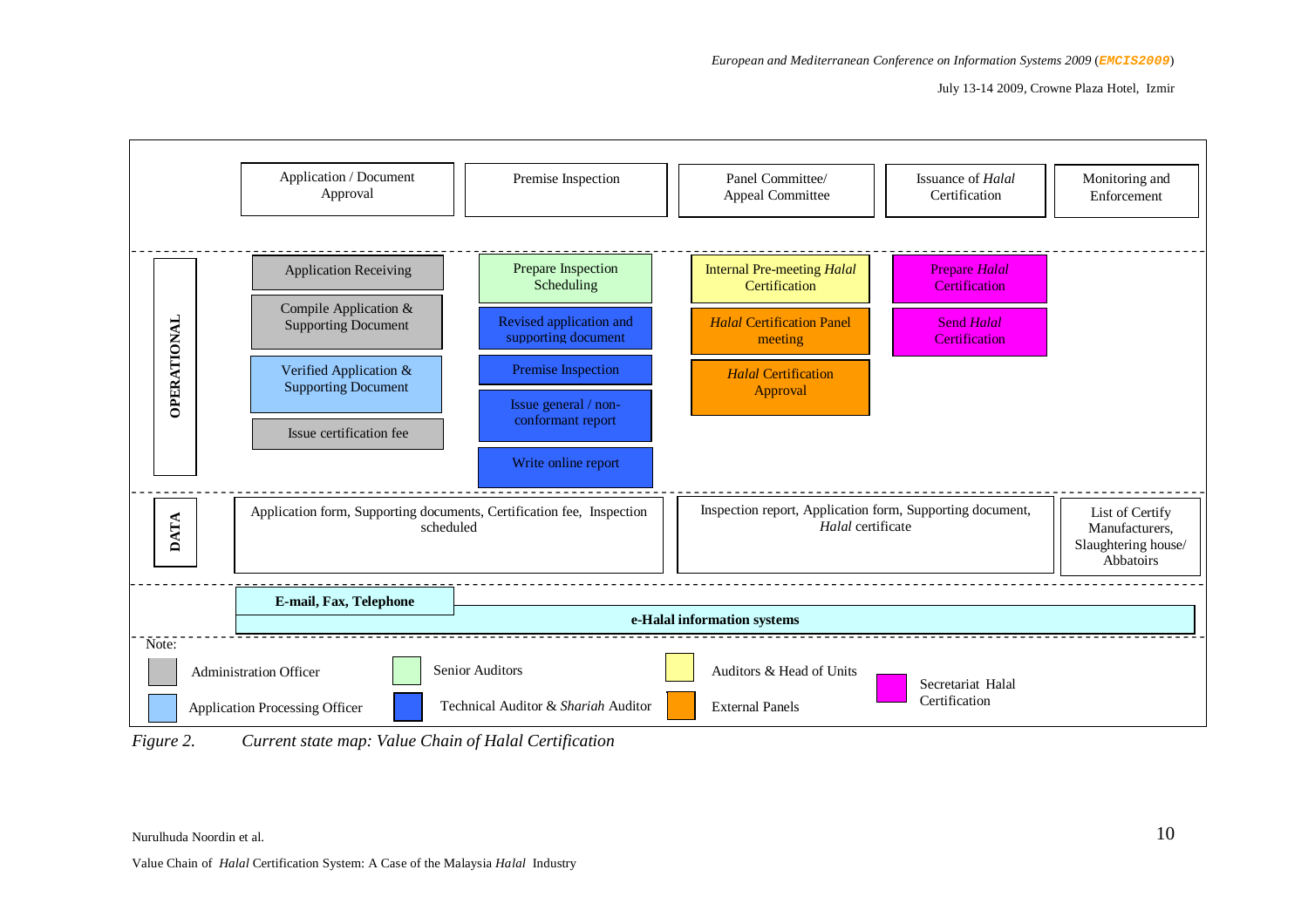#### 4.3 *Halal* Certification Issues

There are two issues arise in the *Halal* certification system. The issues are (1) operational inefficiency and (2) *Halal* governance. Efficiency is an internal view focusing on how well the resources are used within a worksystem to produce a particular output (Alter, 2002).

#### *4.3.1 Operational Inefficiency*

In the study, we look into the capability of the actors to use the resources in producing the *Halal* certificate within the time frame. The result reveals that the operational inefficiency of *Halal* certification process is due to two factors which are (1) Applicants and (2) Internal. The results are tabulated in Table 5.

| Applicants                                                                                                                |                                                             |           | Internal                                                                                                                                                                                                     |
|---------------------------------------------------------------------------------------------------------------------------|-------------------------------------------------------------|-----------|--------------------------------------------------------------------------------------------------------------------------------------------------------------------------------------------------------------|
|                                                                                                                           | Lack of understanding of the<br>Halal<br>procedures         | $\bullet$ | Lack of expertise as new staffs with little experience of the system<br>contribute to the slow processing and without a tight coordination<br>will minimise the number of <i>Halal</i> certificate approval. |
|                                                                                                                           | supporting<br>submitting<br>the<br>Delav<br>1n<br>documents |           | Unsystematic filing system also contribute to the inefficient<br>operational.                                                                                                                                |
|                                                                                                                           | Delay in making payment of certification<br>fee             | $\bullet$ | Premise inspection may require more than a day to be completed<br>especially for the multi-national industry and hotels.                                                                                     |
| Unaware of the acknowledgement that has<br>been sent to them through the e-mail or e-<br><i>halal</i> information system. |                                                             | ٠         | Delay in receiving lab test result.                                                                                                                                                                          |

#### *Table 5. Operational Inefficiency*

This findings support the issues that have been highlighted by Shahidan et. al. (2005) and Ahmad Hishamuddin (2007). In sum, the applicants and the internal actors play major roles to make the certification process efficient. It is suggested that with a good understanding, cooperation and training for both parties, the Halal certification process could be improved and efficiency could be achieved.

#### *4.3.2 Halal Governance*

The second issue of *Halal* certification is *Halal* governance. According to United Nations Economic and Social Commission for Asia and the Pacific (UNESCAP), governance can be defined as a process of decision-making and it is by which decisions are implemented (or not implemented). In Malaysia, *Halal* matters are under the Islamic rule that is governed by states Rulers (*Sultans*), their consent is compulsory to standardise the *Halal* matters in Malaysia. According to the Malaysia Federal Constitution Article 3, the state Ruler is the Head of the religion of Islam in his state declared by the State Constitution (Status and Power, 2009). Therefore, the federal government has no authority to force the states to follow whatever decision regarding *Islamic* matters that are made at national level. This situation may lead to difficulty in implementation of decision making in *Halal* matters. On the other hand, the lack of enforcement and no comprehensive *Halal* Act also contributed to this issue. The certification body has no authority in *Halal* enforcement matters and the enforcement power is given to the related agencies that have been simplified in Table 3.It could be suggested that the standardisation of *Halal* decision is required in order to avoid the confusion among the Muslim. In addition, the cooperation and collaboration within the related agencies and Halal certification body is highly recommended in order to improve the *Halal* enforcement in Malaysia.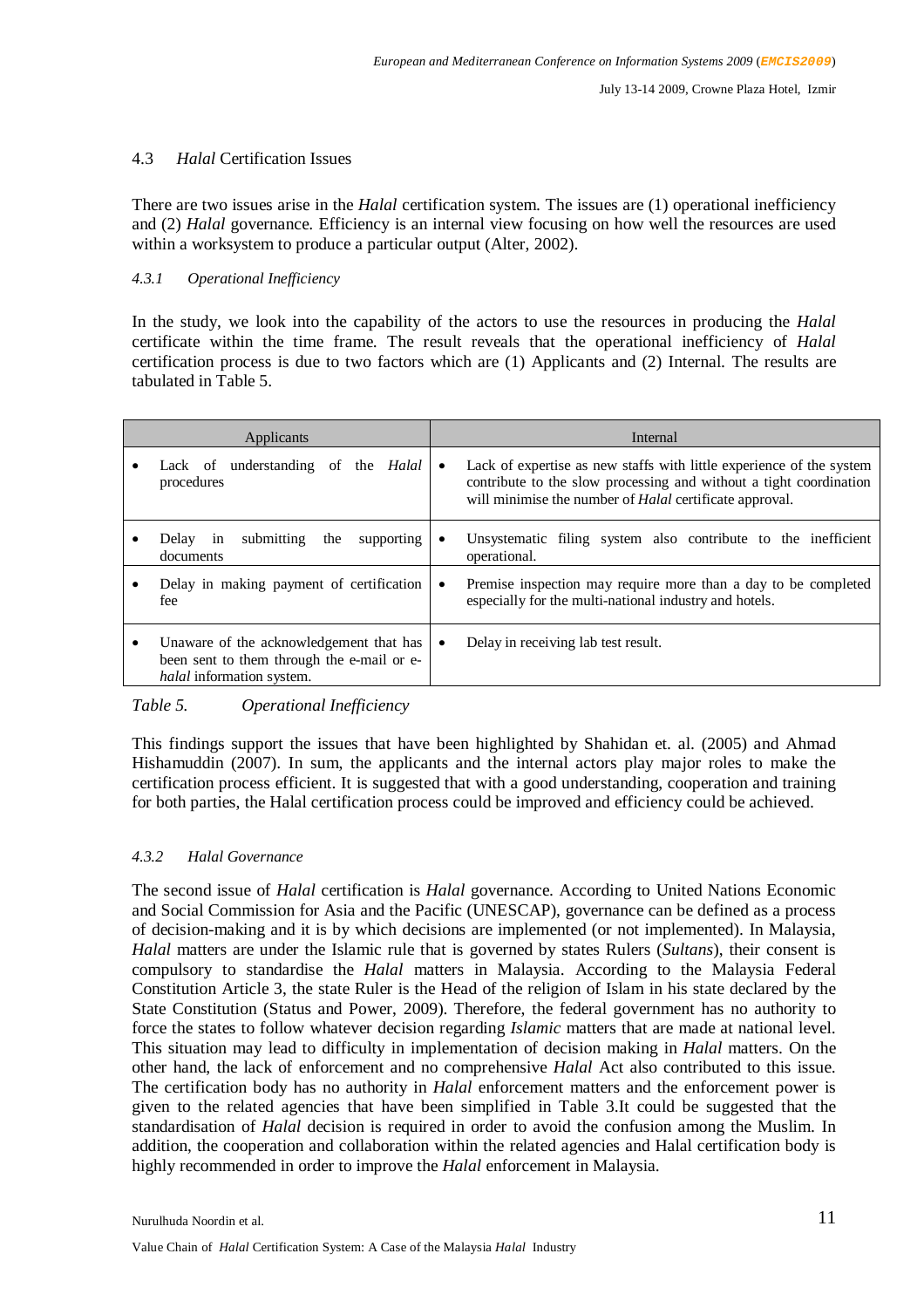July 13-14 2009, Crowne Plaza Hotel, Izmir

## **5 CONCLUSION**

The global recognition of the *Halal* certification is a credit to the *Halal* industry in Malaysia. An efficient *Halal* certification is needed to support the reputable image of Malaysia as the *Halal* food producers. In line with this, Mohd Adly (2005) stated that the Malaysia government had allocated RM10 million for the development and improvement of *Halal* product and process, the acquisition of certifications and standards and also promotion of *Halal* products. This study has led to several important conclusions. In particular, *Halal* certification system seems to be on interest to the vast majority of *Halal* researcher. From the extensive literature review, the agencies and acts that related to *Halal* certification were identified. Specifically, eleven agencies and six Acts that were relevant to the *Halal* food control were identified. Besides, this study established the value chain of *Halal* certification in Malaysia. This finding is important to the future development of *Halal* Ecosystems in Malaysia. Further research effort may reuse and extend the value chain of *Halal* certification presented in this paper and the test of the suitability of this value chain within a different research context. It is suggested that the value chain of *Halal* certification may help the researcher to determine the potential improvement in the operational of *Halal* certification. The findings of *Halal* certification issues extend the findings of the previous researcher on the *Halal* certification. This finding suggested the new issue of *Halal* certification which is the *Halal* governance. *Halal* governance is considered problematic in the *Halal* certification system in Malaysia, but it may not applicable to the other country. The reason that contributed to this problem is due to the segregation of authority between federal government and state government in the Parliamentary Democracy and Constitutional Monarchy systems implemented in Malaysia. Moreover it should be stressed that, the findings are limited to the *Halal* certification in Malaysia for food products category. Further research in this area is strongly recommended.

## References

- AbdalHamid, E. 2005a. 'Halal Perspectives Understanding the Muslim Market'. The Halal Journal March + April 2005. (pp.10-11). Kuala Lumpur: KasehDia Sdn. Bhd.
- AbdalHamid, E. 2005b. 'Halal Organic the Next Wave?'. The Halal Journal Nov/Dec 2005. (pp.30- 31). Kuala Lumpur: KasehDia Sdn. Bhd.
- AbdalHamid, E. 2006. 'Signposts'. The Halal Journal May/June 2006. (pp.14-15). Kuala Lumpur: KasehDia Sdn. Bhd.
- Abdelsalam El-Farra. 2009. Halal Food Market. [Online]. United States. http://www.authorstream.com/Presentation/Andrew.Smale-159408-osta-halal-food-certificationwhy-february-2009-egyptians-others-misc-ppt-powerpoint/. [Accessed 25/02/09]
- Ahmad Hishamuddin. 2007. 'Community Participation and Empowerment: An Approach for JAKIM Halal Verification and Feedback Mechanism (Master dissertation, UiTM, 2007).
- Ahmad Robin, W. 2004. 'Harmonising Halal'. The Halal Journal Pilot Issue 2004. (pp.23-25). Kuala Lumpur: KasehDia Sdn. Bhd.
- Ahmad Shahrul, N.M. 2008. '*HDC Sedia Program Latihan Intensif Halal*'. Harian Metro, pp. 23.
- Alter, S. 2002. 'Information Systems: the Foundation of E-business'. New Jersey: Pearson.
- Bernama. 2008. 'HDC Is Not Take Over Jakim's Authority, Says Ahmad Zahid'. [Online]. Bernama, Kuala Lumpur. http://www.bernama.com/bernama/v3/news.php?id=324872. [Accessed 22/10/2008]
- Che Hassan Pahmi, C. M. 2005. 'Get Certified'. The Halal Journal Jan/Feb 2005. (pp.31). Kuala Lumpur: KasehDia Sdn. Bhd.
- Department of Islamic Development Malaysia (JAKIM). 2005. 'Manual Procedure of Halal Certification Malaysia'. Kuala Lumpur: Percetakan Nasional Malaysia Berhad.
- Department of Islamic Development Malaysia (JAKIM). [Online]. JAKIM, Kuala Lumpur. http://www.islam.gov.my. [Accessed 20/11/2008]

Nurulhuda Noordin et al.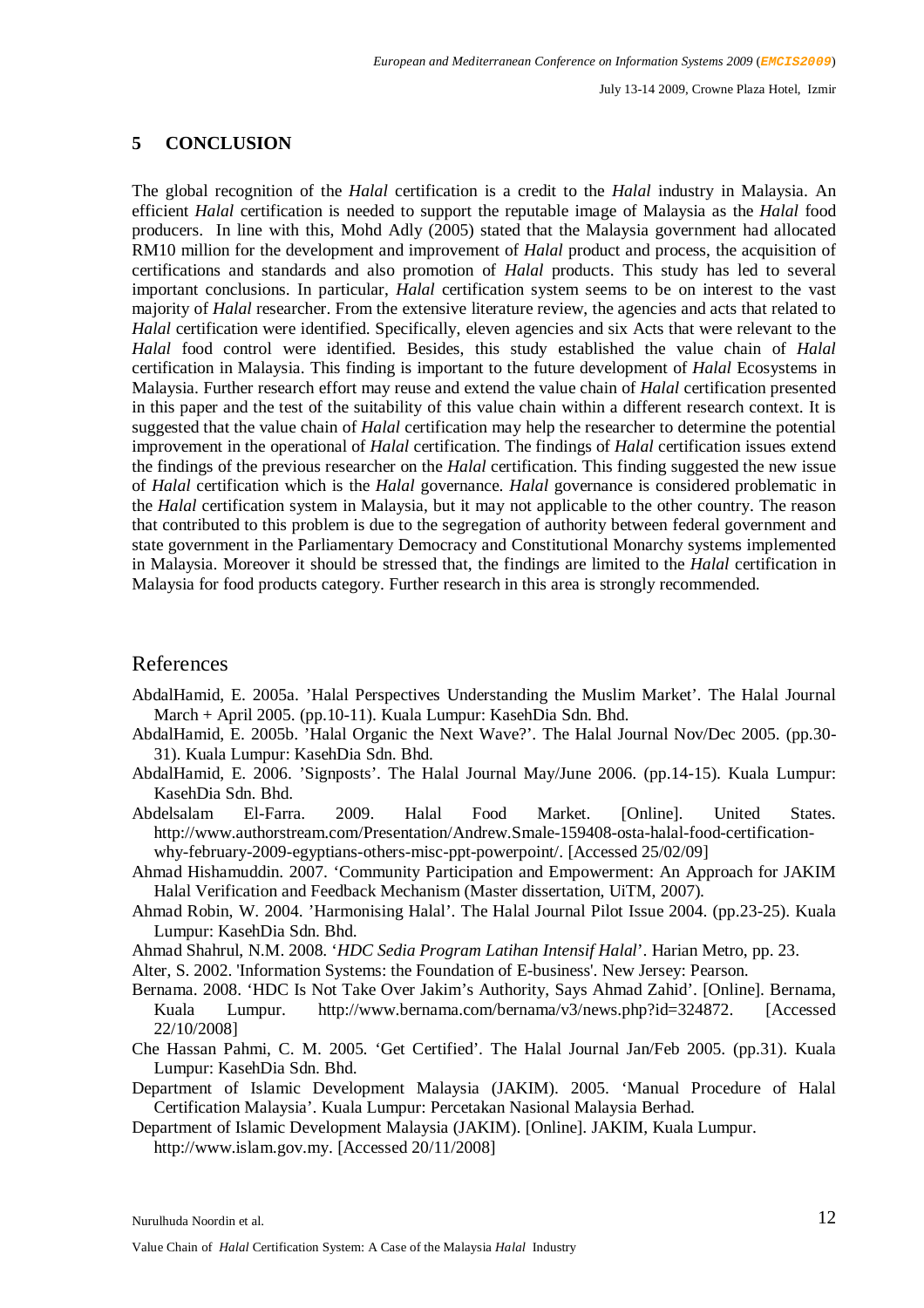Halal Industrial Development Corporation (HDC). [Online]. Kuala Lumpur.

http://www.hdcglobal.com. [Accessed 06/01/08]

- Hayati, A.T., Khairul Anuar, M.A and Khairur Rijal, J. 2008. 'Quality Assurance in Halal Food Manufacturing in Malaysia: A Preliminary Study'. Proceedings of International Conference on Mechanical & Manufacturing Engineering. Johor Bahru, Malaysia.
- Hayati, H. 2004a. 'All Geared Up for Halal Hubs'. The Halal Journal Pilot Issue 2004. (pp.12-14). Kuala Lumpur: KasehDia Sdn. Bhd.
- Hayati, H. 2005a. 'The Halal Agenda'. The Halal Journal Nov/Dec 2005. (pp.16-18). Kuala Lumpur: KasehDia Sdn. Bhd.
- Hayati, H. 2005b. 'Halal Animal Feed: The Beginning of the Halal Process'. The Halal Journal July/August 2005. (pp.28). Kuala Lumpur: KasehDia Sdn. Bhd.
- Hayati, H. 2005c. 'Halal A Market in the Making'. The Halal Journal Jan/Feb 2005. (pp.14-22). Kuala Lumpur: KasehDia Sdn. Bhd.
- HDC Vibe. 2008. '2008 Reflections And Looking Forward to The Future'. [Online] Kuala Lumpur. http://knowledge.hdcglobal.com/en/docs/49.pdf. [Accessed 10/01/09]
- Hines, P, and Rich, N. 1997. 'The seven value stream mapping tools'. International Journal of Operations & Production Management, Vol. 7 No. 1.
- Irfan, S. 2008a. 'Muslims' Awareness of Halal in the Age of Globalisation'. The Halal Journal May/June 2008. (pp.36-37). Kuala Lumpur: KasehDia Sdn. Bhd.
- Irfan, S. 2008b. 'The Rising Importance of the Food Service Sector'. The Halal Journal Sep/Oct 2008. (pp.30-31). Kuala Lumpur: KasehDia Sdn. Bhd.
- Jamil, B. 2008. 'Halal Integrity and Industry Development: The Global Outlook'. [Online]. Kuala Lumpur. http://www.hdcglobal.com/v4/pdfs/Dato\_Jamil\_BIDIN\_WHF\_2008.pdf. [Accessed 10/01/2009]
- Juana, J. 2005. 'Malaysia's 2006 Budget Allocates More For Developments Important to the Halal Industry'. The Halal Journal Nov/Dec 2005. (pp.32). Kuala Lumpur: KasehDia Sdn. Bhd.
- Jumaatun, A. 2005. 'Understanding the Department of Veterinary Services, Malaysia'. The Halal Journal March/April 2005. (pp.32). Kuala Lumpur: KasehDia Sdn. Bhd.
- Jumaatun, A. 2006. 'Port of Rotterdam's Halal Venture'. The Halal Journal May/June 2006. (pp.30- 32). Kuala Lumpur: KasehDia Sdn. Bhd.
- Kamarul Aznam, K. 2006a. ' European Retailer Go Halal'. The Halal Journal May/June 2006. (pp.34- 35). Kuala Lumpur: KasehDia Sdn. Bhd.
- Kamarul Aznam, K. 2006b. 'Halal, Kosher and the USA'. The Halal Journal May/June 2006. (pp.24- 25). Kuala Lumpur: KasehDia Sdn. Bhd.
- Khairil Anwar, Y., Mardziah, H. & Nor Laila, M.N. 2006. 'Modelling the Manufacturers Self Evaluation Support System for Halal Certification'. Proceedings of International Conference on Business IT 2006 Collaborating with ICT Innovations for Business Survival. Kuala Lumpur.
- Lokman, A.R. 2001. 'Halal Products Consumerism, Technology and Procedures'. Melaka: Percetakan Surya Sdn Bhd.
- Malaysian Standard Halal Food Production, Preparation, Handling and Storage General Guidelines (First Revision). 2004. Department of Standards Malaysia.
- Marco, T. 2006. 'From Halal to Haram'. The Halal Journal Nov/Dec 2006. (pp.34-35). Kuala Lumpur: KasehDia Sdn. Bhd.
- Marco, T. 2007. 'Visibility of Halal Supply Chains'. The Halal Journal Nov + Dec 2007. (pp.44-46). Kuala Lumpur: KasehDia Sdn. Bhd.
- Mariam, A.L. 2006. 'Current Issues on Halal Food' [Online]. Kuala Lumpur. http://www.mift.org.my/Current%20Issues%20in%20Halal%20Food.ppt. [Accessed 20/10/08]

Mariam, A.L. 2008. 'Pensijilan Halal' [Powerpoint Slide Presentation]. Kuala Lumpur.

- Mohammad Sadek. 2006. 'Marketing Niche for Halal Food Supply: A Framework for the Establishment of an International Halal Food Market'. In Shaikh Mohd, S.M.S & Azrina, S. (Ed.). Food and Technological Progress an Islamic Perspective. (pp. 85-100). Kuala Lumpur: MPH.
- Mohd Adly, R. 2005. 'A Halal Grant for the RM560 Billion Market'. The Halal Journal Nov + Dec 2005. (pp.39). Kuala Lumpur: KasehDia Sdn. Bhd.